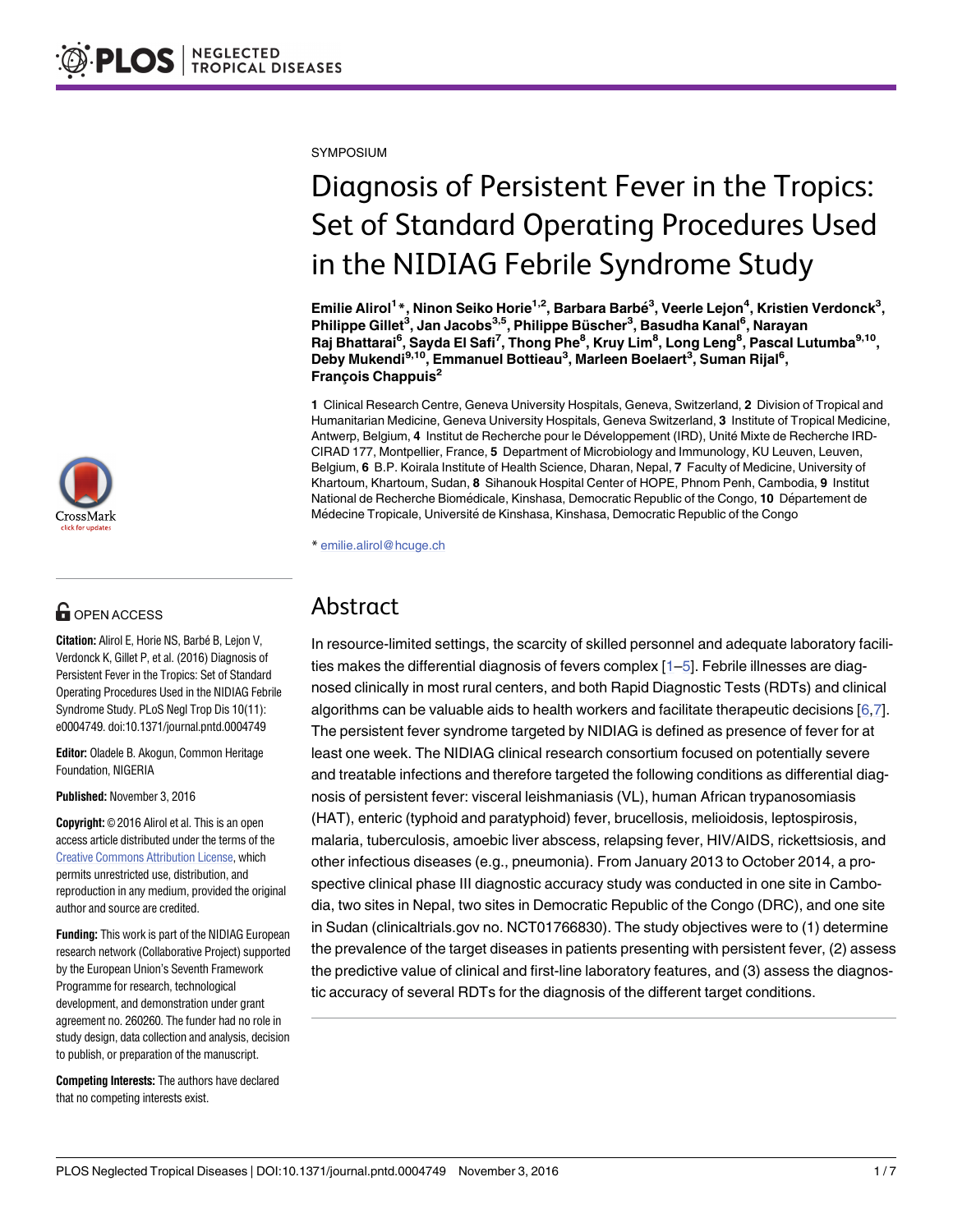<span id="page-1-0"></span>In order to ensure consistency across study sites and compliance with Good Clinical (Laboratory) Practices(GC[L]P) and other applicable regulatory requirements, a robust quality assurance system was developed and implemented prior to recruitment start. This symposium describesthe different components of the quality assurance system, introduces the set of standard operating procedures (SOPs) specifically developed for the NIDIAG persistent fever syndrome study, and identifies key challenges encountered by study sites in conducting the study in compliance with this quality framework.

## **What is a study quality assurance system and why was it required in the NIDIAG persistent fever syndrome study?**

The quality assurance system of a clinical study usually includes the development and implementation of SOPs along with staff training and internal and external quality control (QC) activities[\[8](#page-6-0)]. SOPs are powerful tools to enhance the quality of clinical research activities through harmonization and standardization. By providing detailed instructions and guidance to operators performing a given task, SOPs enable researchers to achieve uniformity in the performance of this task across different sites and for the total duration of the study. SOPs also help ensure that the study is implemented according to what is set forth in the protocol and that measures to control for bias are in place. This in turn ensures that robust, accurate, and reproducible study data are generated, and that reliable conclusions are drawn from studies. Well-designed SOPs not only warrant quality and integrity of study data, but they also leave a permanent record of the methods employed and help provide public assurance that ethical standards are met and patients' safety is safeguarded. Last but not least, SOPs help ensure compliance with regulations and international standards. According to GCP guidelines, sponsors are responsible for implementing and maintaining appropriate quality assurance and QC systems, including SOPs for all research-related activities. Many clinical studies develop their own set of SOPs, and some research groups have made them public [\[9–11\]](#page-6-0).

Training is another essential pillar of any study quality assurance system. Training of staff involved in clinical research is not only an ethical mandate, but it is also key to a successful study. Although often seen as a one-time activity that takes place before study start, training is actually an ongoing pursuit. Staff turnover, protocol amendments, changes in disease diagnosis and management recommendations, or detection of protocol deviations all prompt additional or refresh trainings. As far as possible, training should be tailored to the specific objectives of the study and should be articulated around the study SOPs. Whenever possible, dummy runs should be organized as part of the initial study training to verify that everythingworks in order before the first patient is included.

QC encompasses a set of internal and external activities that are crucial to verify that the research is being conducted in accordance with initial plans and with applicable standards and regulatory requirements. Internal QC is continuous and concurrent with the conduct of the clinical study and is carried out by the research staff. Internal QC includes, for example, the definition of reference standards and calibrators for laboratory measurements and the evaluation of day-to-day conformity with these standards. External QC, on the other hand, is conducted by independent organizations and is often linked to accreditation processes. It usually includes monitoring, which takes place at regular, predefined intervals, and external audits.

The six study sites participating in the NIDIAG persistent fever syndrome study showed a high heterogeneity with regards to epidemiological context (i.e., prevalence of target conditions), diagnostic-treatment algorithms in use, existing disease control activities, laboratory capacity and health staff knowledge, and experience in clinical research. Hence, harmonizing study activities throughout study sites was paramount. In addition, the high number of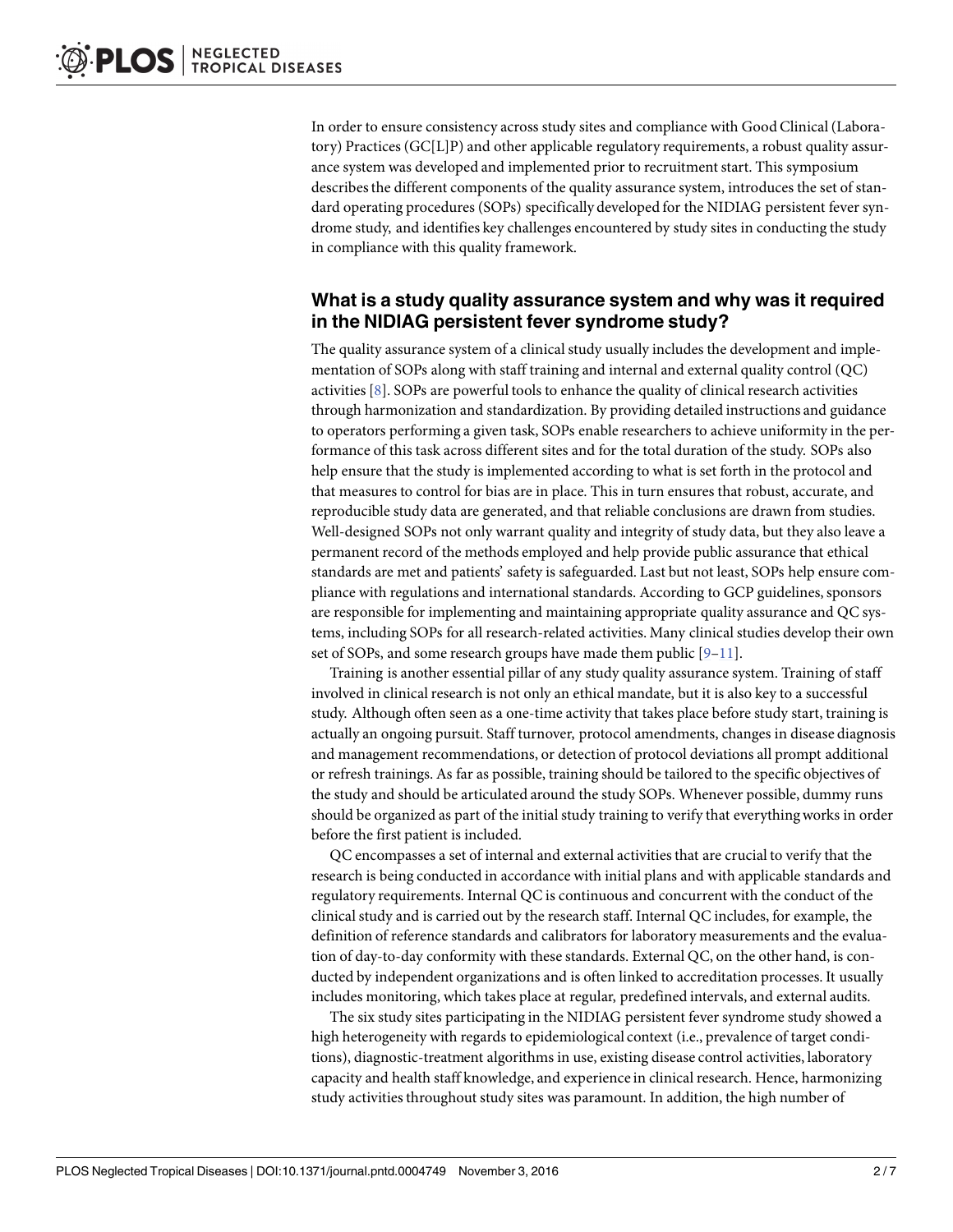<span id="page-2-0"></span>laboratory procedures, some of which were introduced for the purpose of the study in local laboratories, necessitated detailed guidance, extensive training and coaching of laboratory staff, and a robust QC framework.

## **How was the NIDIAG persistent fever syndrome study conducted: how were patients recruited and followed-up, and what diagnostic work-up was performed?**

The NIDIAG persistent fever syndrome study targeted all patients presenting with more than one week of fever at one of the study sites during the study period.In all sites, patients aged five years and above were included, except in Cambodia, where only adults were included. Patients with an existing laboratory-confirmed diagnosis(including diseases not targeted by NIDIAG) and patients in need of immediate intensive care due to shock or respiratory distress were excluded from the study. Study investigators assessed inclusion and exclusion criteria through history taking, review of existing medical documents, and rapid clinical assessment.

After providing informed consent, patients underwent a full clinical assessment as well as blood and urine sampling, on which a standard, country-specificpanel of ancillary, RDT, and reference laboratory testing was performed (see [Table](#page-3-0) 1). The health care provider remained free to order other optional diagnostic procedures (e.g., chest X-ray, abdominal ultrasound). Patients were followed-up daily during their hospital stay or at each outpatient visit for those who were not hospitalized. A single systematic follow-up visit was performed at four weeks post discharge to assess clinical response to treatment and to collect additional serum samples. Additional follow-up visits were scheduled at the discretion of the care provider.

All new or persistent clinical symptoms and signs were recorded, together with new therapies and treatment modifications.After completing the first-line diagnosticwork-up, patients for whom no confirmed or presumptive diagnosis could be established underwent further testing, including chest X-ray, abdominal ultrasound, sputum collection, lymph node puncture, bone marrow aspiration, and lumbar puncture (if indicated by the appearance of a new clinical feature or nonresponse to initial treatment). Results of this second-line diagnostic work-up were also recorded.

#### **What SOPs were developed for the NIDIAG persistent fever syndrome study?**

A set of 46 SOPs were developed specifically for the persistent fever syndrome study (see [S1](#page-6-0) [Table](#page-6-0) and S1 [Text\)](#page-6-0). Those included clinical SOPs (4), laboratory SOPs (29), data management SOPs (2), and QC SOPs (11). Besides these, a few additional SOPs had to be developed for and adapted to local circumstances(e.g., SOP on study samples transport or SOP on inoculating and growing bacterial cultures). Those SOPs were meant to be used by different target groups: clinicians and health care workers, laboratory staff, data entry clerks and data managers, and staff involved in QC activities. SOPs were made available in both French and English, depending on whether they were meant for French- or English-speaking staff. All SOPs used in the persistent fever syndrome study can be found in annex, except site-specific SOPs and SOPs in French, which are available upon request.

All NIDIAG SOPs were developed based on a template and following a SOP for developing SOP to ensure consistency in among all different SOPs developed.A specific numbering system was used, and each SOP received a unique identification number. The tasks for SOP development were shared in the research group: principal investigators, laboratory referents, and QC experts contributed as first authors for specific SOPs. Each draft SOP was then reviewed by a second author who was familiar with the procedure described.Input from study site teams was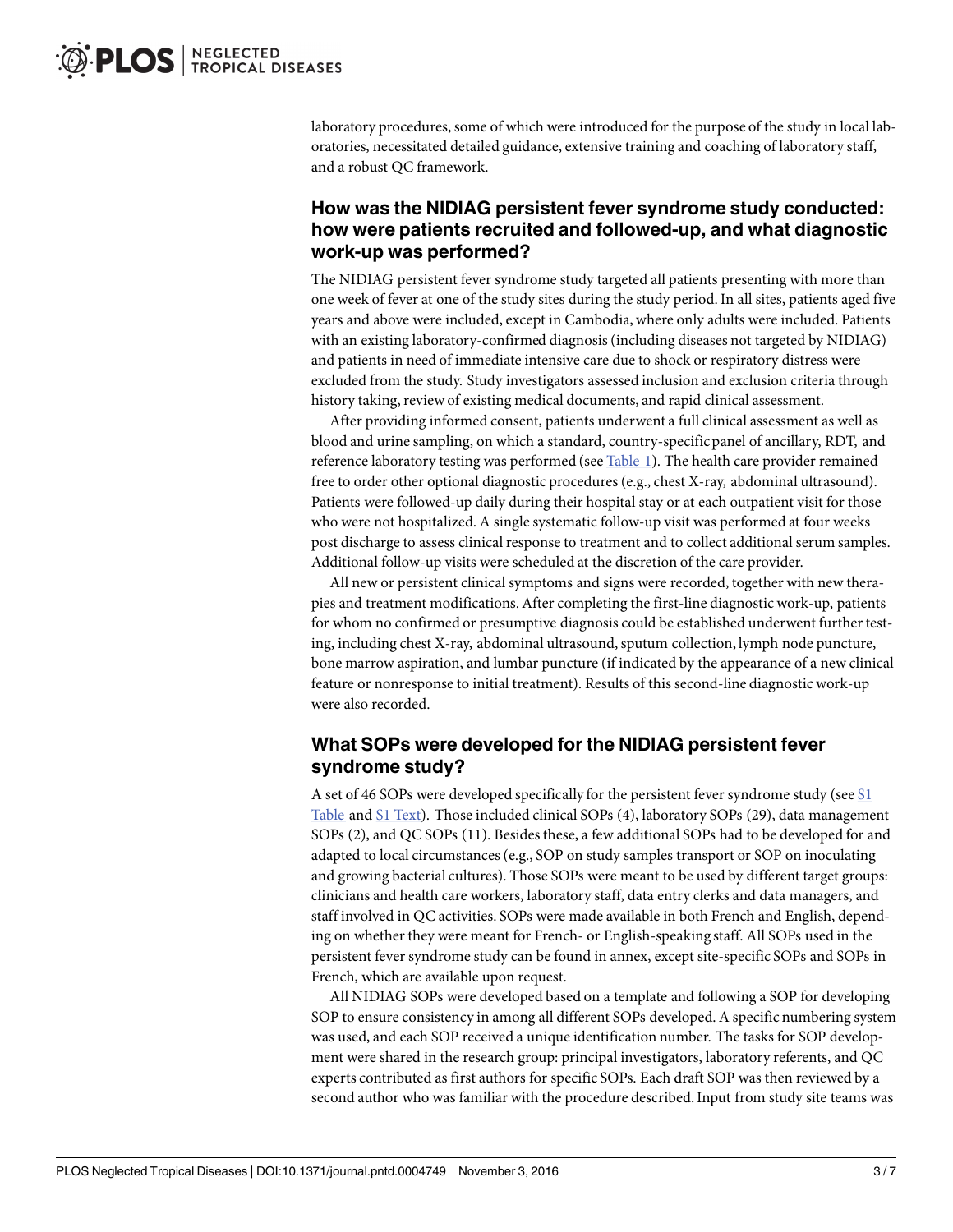#### <span id="page-3-0"></span>**[Table](#page-2-0) 1. Diagnostic plan for the NIDIAG persistent fever syndrome study.**

|                                                                                                                                                                                                                  | Sudan          | DRC   | Cambodia | Nepal     |
|------------------------------------------------------------------------------------------------------------------------------------------------------------------------------------------------------------------|----------------|-------|----------|-----------|
| Screening for entry criteria                                                                                                                                                                                     | x              | x     | x        | x         |
| Medical history                                                                                                                                                                                                  | x              | x     | x        | x         |
| Clinical examination                                                                                                                                                                                             | x              | x     | x        | x         |
| Ancillary blood testing (on-site unless stated otherwise)                                                                                                                                                        |                |       |          |           |
| Hemoglobin concentration determination                                                                                                                                                                           | x              | x     | x        | x         |
| WBC cell count                                                                                                                                                                                                   | х              | x     | х        | x         |
| Blood chemistry: ASAT, ALAT, Bilirubin, urea, creatinine                                                                                                                                                         | X              | x     | x        | x         |
| RDT on whole blood/serum (on-site)                                                                                                                                                                               |                |       |          |           |
| HAT-RDTs                                                                                                                                                                                                         |                | x     |          |           |
| CATT whole blood and dilution                                                                                                                                                                                    |                | x     |          |           |
| rK28 RDT                                                                                                                                                                                                         | X              |       |          | $x^2$     |
| rK39 IT-LEISH                                                                                                                                                                                                    | х              |       |          | $\rm x^2$ |
| Malaria-RDT (SD)                                                                                                                                                                                                 | X              | x     | x        | x         |
| Malaria-RDT (CareStart)                                                                                                                                                                                          |                | x     |          |           |
| HIV RDTs (2-3 per site, see text)                                                                                                                                                                                | x              | x     | х        | x         |
| Typhidot Rapid IgM (Reszon Diagnostic Int.)                                                                                                                                                                      | х              | x     | x        | x         |
| S. Typhi IgM/IgG (SD)                                                                                                                                                                                            | x              | x     | x        | x         |
| Test-it Typhoid IgM (Life Assay)                                                                                                                                                                                 | x              | x     | х        | x         |
| Test-it Leptospirosis IgM (Life Assay)                                                                                                                                                                           | x              | x     | x        | x         |
| Leptospira IgG/IgM (SD)                                                                                                                                                                                          | x              | x     | x        | x         |
| Urinalaysis (on-site)                                                                                                                                                                                            |                |       |          |           |
| Dipstick including<br>• Leucocytes and leukocyte esterase<br>• Nitrite<br>• Urobilinogen<br>• Proteins<br>$\cdot$ pH<br>• Erythrocytes/Hemoglobin<br>• Ketones<br>• Specific gravity<br>• Bilirubin<br>• Glucose | x              | x     | x        | x         |
| Reference blood testing                                                                                                                                                                                          |                |       |          |           |
| Search for trypanosomes, with concentration methods (on-site)                                                                                                                                                    |                | x     |          |           |
| Direct Agglutination Test (on-site) for Leishmaniasis                                                                                                                                                            | x              |       |          | $x^{1,2}$ |
| Microscopic examination of thick/thin films (on-site)                                                                                                                                                            | x              | x     | x        | x         |
| Blood cultures for Salmonella sp. (on-site unless stated otherwise)                                                                                                                                              | $\mathsf{x}^1$ | $x^1$ | х        | $x^1$     |
| Blood cultures for <i>Brucella</i> sp. (on-site unless stated otherwise)                                                                                                                                         | $x^1$          | $x^1$ | $x^1$    |           |
| Blood cultures for Burkholderia pseudomallei                                                                                                                                                                     |                |       | х        |           |
| Serologies for Brucella sp. (international reference lab)                                                                                                                                                        | X              | X     | x        | x         |
| Serologies for Entamoeba histolytica (international reference lab)                                                                                                                                               | $(x)^3$        | (x)   | (x)      | (x)       |
| PCR for Borrelia, Rickettsia, and Leptospira sp. (international reference lab)                                                                                                                                   | x              | X     | x        | x         |
| Serologies for Rickettsia sp. (international reference lab)                                                                                                                                                      | x              | x     | x        | x         |
| Serologies for Leptospira sp. (MAT) (international reference lab)                                                                                                                                                | x              | x     | x        | x         |
| Other tests                                                                                                                                                                                                      |                |       |          |           |
| Microscopic search for Leishmania donovani on bone marrow/lymph node aspirate (on-site)                                                                                                                          | X              |       |          | $x^{1,2}$ |
| Culture of L. donovani from bone marrow/lymph node aspirate (on-site)                                                                                                                                            | x              |       |          | $x^{1,2}$ |
| CSF examination <sup>4</sup>                                                                                                                                                                                     | (x)            | (x)   | (x)      | (x)       |
| Urine culture (if leukocyte esterase positive on urine dipstick)                                                                                                                                                 |                |       | (x)      | (x)       |
| Urine: PCR for Leptospira sp. (international reference lab)                                                                                                                                                      | x              | x     | x        | x         |

(Continued)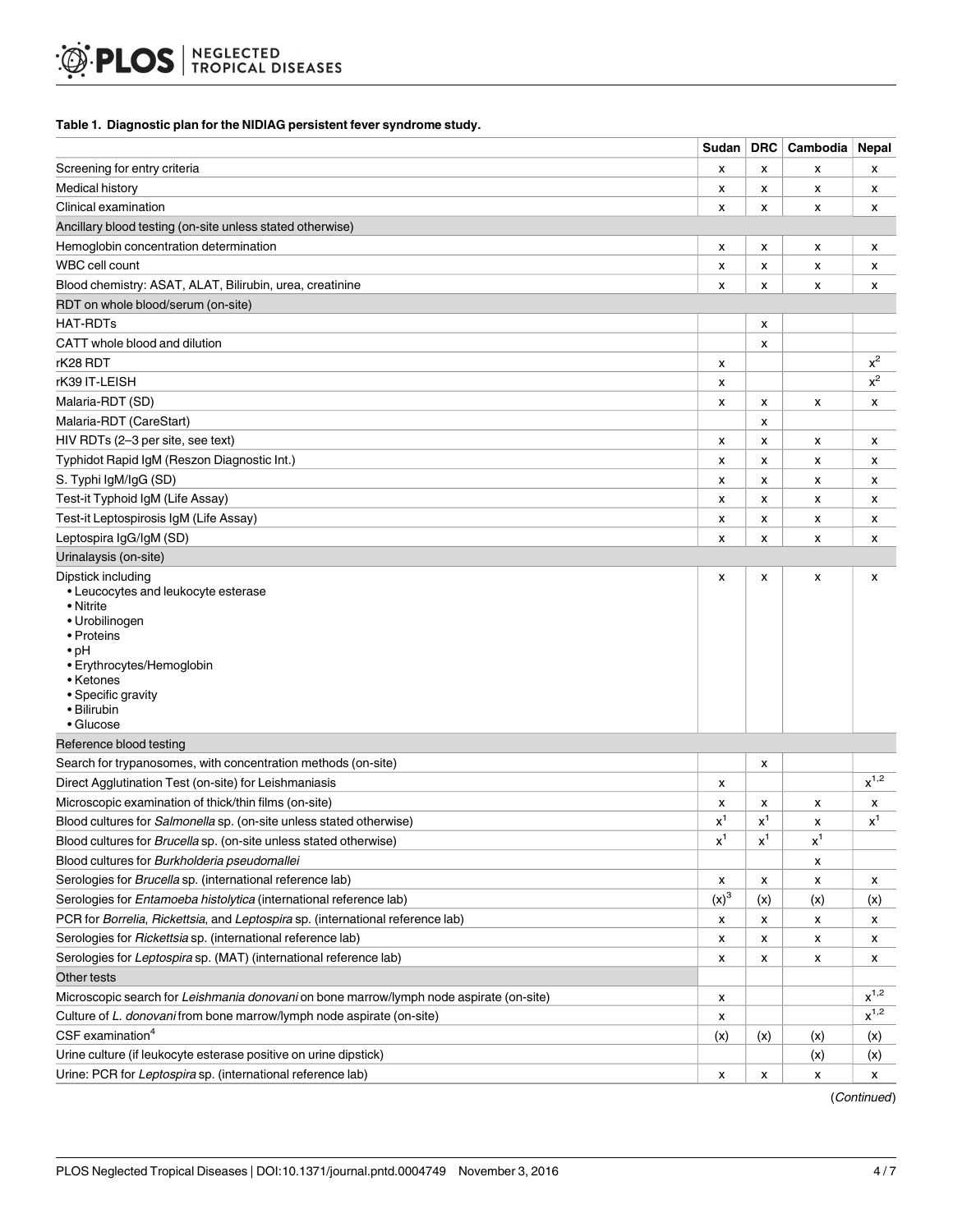#### <span id="page-4-0"></span>**NEGLECTED TROPICAL DISEASES**

#### **Table 1.** (Continued)

|                                                                                                                                    | Sudan     | <b>DRC</b> | Cambodia | Nepal     |
|------------------------------------------------------------------------------------------------------------------------------------|-----------|------------|----------|-----------|
| Sputum (or other biological fluid) microscopic examination for acid fast bacilli                                                   | (x)       | (x)        | (x)      | (x)       |
| Sputum (or other biological fluid) culture for <i>Mycobacterium tuberculosis</i> (on-site unless stated otherwise)                 | $(x)^{1}$ |            | (x)      | $(x)^{1}$ |
| PCR (GeneXpert or GenoType MTBDRplus Assay from Hain Lifesciences) for <i>M. tuberculosis</i> (on-site unless stated<br>otherwise) | $(x)^1$   | $(x)^1$    | (x)      | $(x)^1$   |
| Bone Marrow Culture (search for Salmonella Typhi/Paratyphi)                                                                        | $(x)^{1}$ |            | (x)      | $(x)^{1}$ |
| Culture of B. pseudomallei (various sites: e.g., throat, liver abscess, etc.)                                                      |           |            | (x)      |           |
| Chest X-ray <sup>5</sup> (on-site unless stated otherwise)                                                                         | $(x)^{1}$ | (x)        | (x)      | (x)       |
| Abdominal ultrasound <sup>5</sup> (on-site unless stated otherwise)                                                                | $(x)^{1}$ | (x)        | (x)      | $(x)^1$   |
| Microscopic examination of abscess material (search for <i>Entamoeba histolytica</i> )                                             | $(x)^1$   | (x)        | (x)      | $(x)^{1}$ |
| PCR examination on abscess material (search for E. histolytica) (international reference lab)                                      | (x)       | (x)        | (x)      | (x)       |
| Therapeutic responses <sup>6</sup>                                                                                                 |           |            |          |           |
| Response to anti-trypanosomal drugs                                                                                                |           | (x)        |          |           |
| Response to anti-leishmanial drugs                                                                                                 | (x)       |            |          | (x)       |
| Response to anti-malarials                                                                                                         | (x)       | (x)        | (x)      | (x)       |
| Response to empirical or targeted antibiotics                                                                                      | (x)       | (x)        | (x)      | (x)       |
| Response to anti-TB drugs                                                                                                          | (x)       | (x)        | (x)      | (x)       |

ASAT: Aspartate aminotransferase; ALAT: Alanine transaminase; CATT: Card Agglutination Test for Trypanosomiasis; CSF: Cerebro-Spinal Fluid; MAT: Microscopic Agglutination Test; PCR: Polymerase Chain Reaction; SD: Standard Diagnostics; TB: Tuberculosis; WBC: Whole Blood Cell.

<sup>1</sup> Test performed in reference laboratories or referral hospital.

 $2$  Test not performed in Dhankuta Hospital, as VL is not endemic in the area.

 $3$  "(x)" meant that these tests were not performed for all study patients but only for a subset of them according to specific/presumptive diagnosis and clinical evolution.

 $^4$  Lumbar puncture and CSF examination were only performed in patients with proven or suspected HAT (DRC) and in patients with clinical suspicion of meningoencephalitis (all sites).

<sup>5</sup> Chest X-ray and abdominal ultrasound were performed in all patients with focal symptoms or signs indicative of thoracic (e.g., suspicion of pulmonary TB) or abdominal (e.g., suspicion of intra-abdominal abscess) condition and in all patients with no proven diagnosis after completion of the initial laboratory work-up.

<sup>6</sup> Therapeutic response to various treatments was assessed at patient's discharge and at week four post discharge by history taking, clinical examination, and, at the discretion of the physician in charge, biological markers.

doi:10.1371/journal.pntd.0004749.t001

sought through specific training workshops and piloting of the SOPs. Finally, all SOPs and their annexes were reviewed and approved by the GC(L)P expert who was responsible for ensuring consistency with other documentations and maintaining version control. All approved SOPs were published as PDF files on the NIDIAG website and were made available for study sites to download. Study personnel were informed of SOPs revisions, and additional training was organized when necessary.

## **What challenges did study sites meet in conducting the study and complying with the SOPs?**

Between January 2013 and October 2014, a total of 3,409 patients were screened at the 6 study sites (427 in Cambodia, 856 in Sudan, 646 in Nepal, and 1,480 in DRC), of whom 1,927 were included in the NIDIAG persistent fever syndrome study (378 in Cambodia, 670 in Sudan, 578 in Nepal, and 301 in DRC). Eighty-six (4.5%) patients died, and 454 (23.5%) were lost to follow-up (LFU) during the study. After the last patient's last visit, a short surveywas conducted among research staff about the challenges faced during the study. The outcomes of this survey are shown in Tables [2](#page-5-0) and [3](#page-5-0). Most challenges highlighted by the research teams pertained to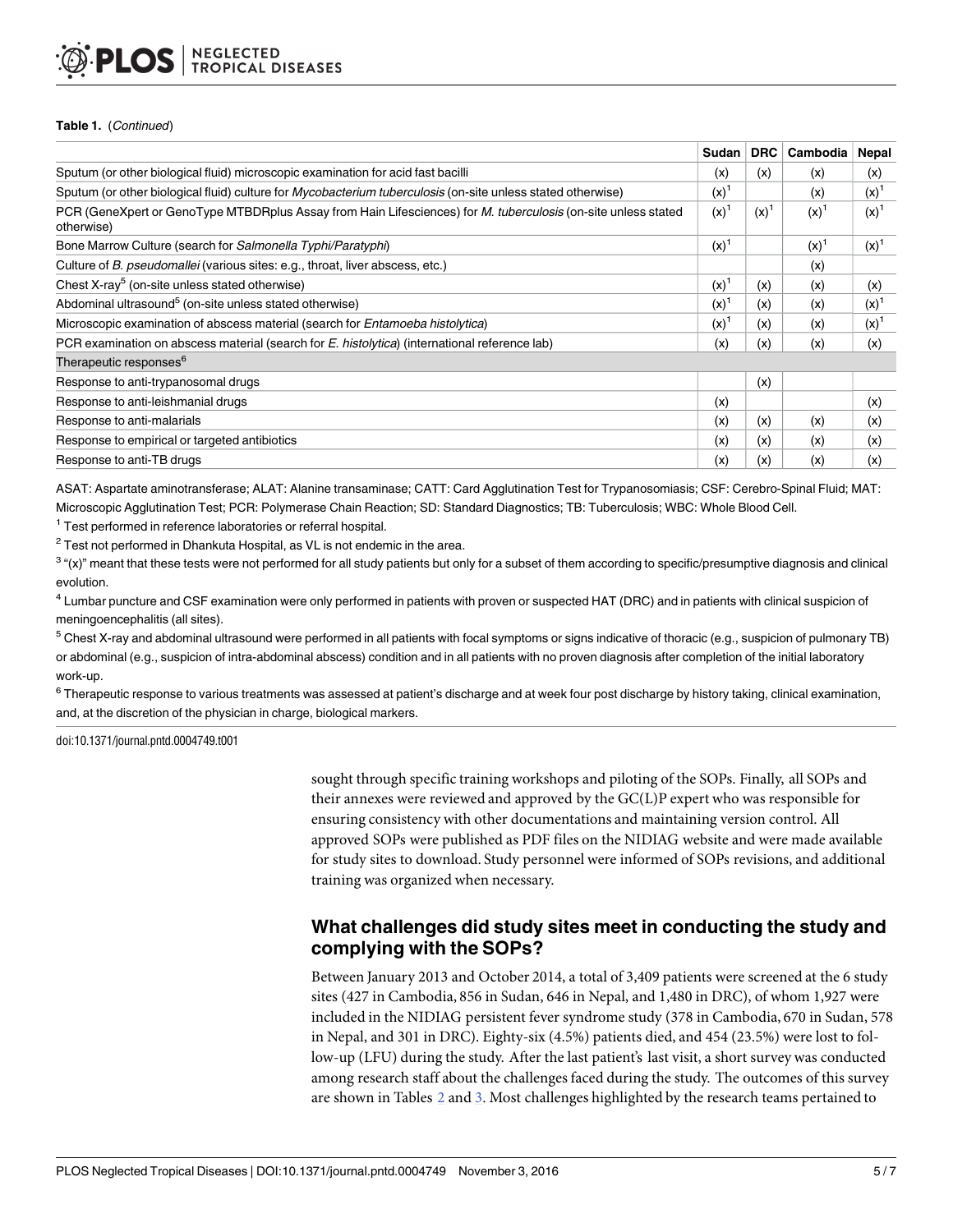|                                                                                                  | Sudan | <b>DRC</b> | Cambodia | <b>Nepal</b> |
|--------------------------------------------------------------------------------------------------|-------|------------|----------|--------------|
| High number of tests to be performed daily due to the high recruitment rate                      | x     | x          |          |              |
| Identification of adequate national laboratory capacity to perform reference tests               |       | x          | x        |              |
| Timely transport of biological samples to national reference laboratories                        | x     | x          |          | x            |
| Coordination between different national reference laboratories                                   | x     |            |          |              |
| Ensuring strict compliance with GCLP at peripheral level                                         |       | x          |          |              |
| Ensuring strict compliance with laboratory SOPs                                                  | x     |            | x        |              |
| Delays in laboratory materials and RDTs supply, resulting in short time window for use           |       | x          | x        |              |
| Complexity of data collection forms                                                              |       |            | x        |              |
| Ensuring uninterrupted power supply at peripheral level                                          |       | x          |          |              |
| Disappointing quality of certain index tests, requiring adaptation of manufacturer's instruction |       | x          |          |              |
| Culture contamination                                                                            | x     | x          |          |              |

#### <span id="page-5-0"></span>**[Table](#page-4-0) 2. Challenges encountered by the laboratory staff during the NIDIAG persistent fever syndrome study.**

doi:10.1371/journal.pntd.0004749.t002

logistical and organizational aspects; however, compliance with quality standards and adherence to SOPs was also listed by laboratory staff. This perceived difficulty could be related to the high number of SOPs implemented or to the relative inexperience of some teams in conducting GC(L)P-compliant studies. Recruitment and retention of study participants was also among the main challenges faced by study sites. This is in line with published research, which shows that recruitment and retention of research participants is among the top challenges of clinical research today. According to a recent report, 89% of 150 clinical studies assessed met the recruitment target, but time for doing so was generally double what was forecasted in the study protocol [\[12\]](#page-6-0).

QC activities conducted during the NIDIAG persistent fever syndrome study did not identify significant deviations from the protocol and SOPs, and compliance was found very good overall, suggesting that most end users found the SOPs valuable and convenient to use. In conclusion, although labor-intensive, the development of SOPs for the febrile syndrome study proved extremely useful to ensure consistency between the different study sites and to warrant the quality of the data generated.

#### **[Table](#page-4-0) 3. Challenges encountered by the clinical staff during the NIDIAG persistent fever syndrome study.**

|                                                                                                  | Sudan | <b>DRC</b> | Cambodia | <b>Nepal</b> |
|--------------------------------------------------------------------------------------------------|-------|------------|----------|--------------|
| Ensuring only eligible patients are included                                                     | x     | x          |          |              |
| Achieving target sample size within study timeframe and budget                                   | x     | $x^1$      | x        |              |
| Recruiting enough participants during the rainy season                                           | x     |            |          |              |
| Obtaining consent in view of the amount of blood to be collected                                 | x     |            |          |              |
| Obtaining consent in view of the length of follow-up and number of follow-up visits foreseen     |       |            |          |              |
| Identifying suitable witness for consent of illiterate patients in view of the low literacy rate |       | x          |          |              |
| Several patients in critical state complicating the clinical management                          |       | x          | X        |              |
| Organizing referral of study participants to higher-level hospitals                              | x     | x          |          |              |
| Minimizing dropouts                                                                              |       | x          |          | x            |
| Ensuring continuity in study quality with high staff turnover                                    |       |            | x        |              |
| Complexity of data collection forms                                                              |       |            | x        |              |
| Simultaneous conduct of the NIDIAG Neurological Syndrome Study                                   |       | x          |          |              |

<sup>1</sup> In DRC, in order not to miss any of the eligible patients, all patients presenting with fever were screened by the local investigators. Besides, in order to reach recruitment target, a second site had to be opened during the study to boost recruitment. This resulted in increased costs and increased workload for research staff.

doi:10.1371/journal.pntd.0004749.t003